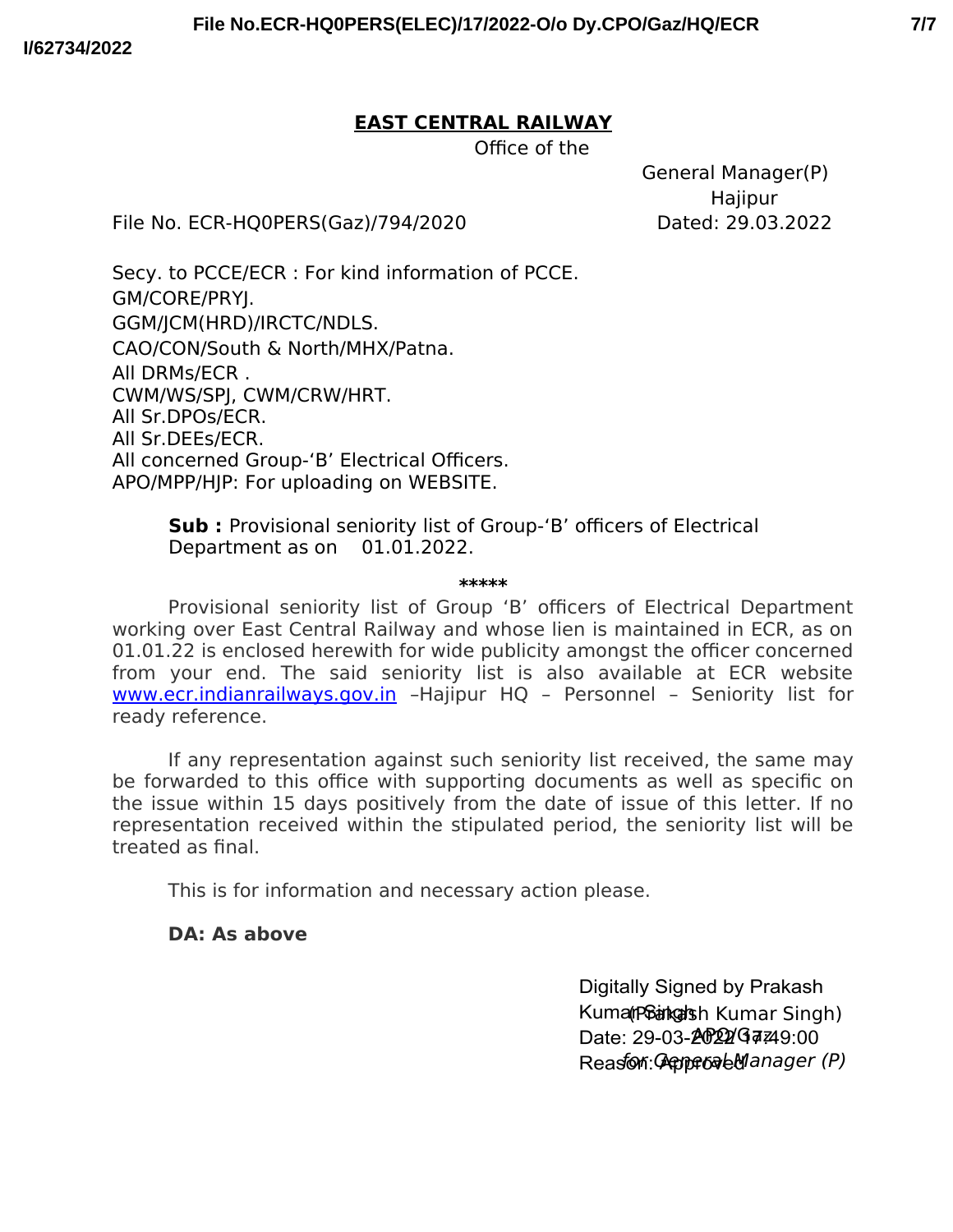| S.             | <b>Name of officers</b><br>(S/Shri) | <b>DOB</b> | Comm                     | <b>Present Designation</b> | <b>Educational</b><br>qualification | Date of<br>entry in<br>Rly. | Date of<br>entry in Gr.<br>B | The length in non<br>fortutous service in Gr. |                |                | Date of<br>working in | <b>Remarks</b>                                                                          |
|----------------|-------------------------------------|------------|--------------------------|----------------------------|-------------------------------------|-----------------------------|------------------------------|-----------------------------------------------|----------------|----------------|-----------------------|-----------------------------------------------------------------------------------------|
| N.             |                                     |            |                          |                            |                                     |                             |                              | Yr.                                           | Mon.           | Days           | SS (Adhoc)            |                                                                                         |
|                | Arjun Singh                         | 10.11.67   | <b>UR</b>                | DEE/TRD/DDU                | B.Sc.(Mech.Engg.)                   | 17.10.98                    | 28.01.09                     | 12                                            | 11             | 3              | 11.01.19              | $---$                                                                                   |
| $\overline{2}$ | Shivendra Kumar                     | 25.11.71   | UR                       | DEE/G/DNR                  | B.Sc.(Mech.Engg.)                   | 07.11.98                    | 21.01.09                     | 12                                            | 11             | 10             | 15.01.19              |                                                                                         |
| 3              | Sanjay Kumar                        | 02.06.72   | <b>UR</b>                | AEE/G/DDU                  | BE(Elect.)                          | 07.11.98                    | 22.01.09                     | 12                                            | 11             | 9              | $---$                 | $- - - -$                                                                               |
| 4              | Piyush Kumar Sinha                  | 01.08.74   | <b>UR</b>                | AEE/TRD/SEE                | BE(Mech.)                           | 07.10.98                    | 04.01.10                     | 11                                            | 11             | 27             | $---$                 | $---$                                                                                   |
| 5              | Shailendra Dubey                    | 01.01.74   | UR                       | AEE/TRD/DTO                | B.Sc. (Engg.), M.Tech.              | 29.11.01                    | 22.02.10                     | 11                                            | 10             | 9              | ----                  | $---$                                                                                   |
| 6              | Rabindra Kumar                      | 02.10.72   | $\overline{\mathsf{UR}}$ | AEE/TRD/BJU                | B.Sc(Engg.)/Elect.                  | 11.08.00                    | 21.10.13                     | 8                                             | $\overline{2}$ | 10             | $---$                 | $- - - -$                                                                               |
| $\overline{7}$ | Laliteshwar Kumar                   | 19.01.62   | UR                       | AEE/TRD/BXR                | <b>AMIE</b> (Electronics)           | 22.06.96                    | 24.10.13                     | 8                                             | $\overline{2}$ | $\overline{7}$ | ----                  |                                                                                         |
| 8              | S.K.Ghoshal                         | 19.11.65   | UR                       | AEE/Con/DHN                | Dip. in Elect. Engg.                | 31.10.90                    | 04.12.13                     | 8                                             | $\Omega$       | 27             | $---$                 | $---$                                                                                   |
| 9              | Ishwar Kr. Singh                    | 05.11.62   | <b>UR</b>                | AEE/Co-ord/CPU             | Dip. in Elect. Engg.                | 08.05.90                    | 23.10.13                     | 8                                             | $\overline{2}$ | 8              | $---$                 | $---$                                                                                   |
| 10             | Amar Nath Prasad                    | 06.02.69   | UR                       | Working in CORE            | B.Sc(Engg.)/Elect.                  | 19.03.99                    | 16.07.14                     | $\overline{7}$                                | 5              | 15             | ----                  | $---$                                                                                   |
| 11             | Janaradan Kumar                     | 06.10.63   | $\overline{SC}$          | DEE/OP/SPJ                 | B.Sc(Engg.)/Mech.                   | 13.08.98                    | 24.10.13                     | 8                                             | $\overline{2}$ | $\overline{7}$ | 27.12.19              | $---$                                                                                   |
| 12             | Raju Hembram                        | 05.09.66   | $\overline{\mathsf{ST}}$ | Working in CORE            | Dip. in Mech. Engg.                 | 28.10.98                    | 24.10.13                     | 8                                             | $\overline{2}$ | $\overline{7}$ | $---$                 | $---$                                                                                   |
| 13             | S.D.S. Yadav                        | 15.01.67   | <b>UR</b>                | AEE/Dsl/DDU                | B.E. Elect.                         | 05.02.99                    | 13.10.17                     | $\overline{4}$                                | $\overline{2}$ | 19             |                       | ----                                                                                    |
| 14             | O.P. Singh                          | 12.06.72   | UR                       | AEE/OP/DNR                 | B.E. Mech.                          | 06.04.99                    | 27.11.17                     | 4                                             | 1              | $\overline{4}$ |                       | ----                                                                                    |
| 15             | <b>Bipul Bariar</b>                 | 27.11.70   | <b>UR</b>                | Deputed to IRCTC<br>at DNR | B.E. Mech.                          | 15.10.98                    | 17.10.17                     | $\overline{4}$                                | $\overline{2}$ | 15             |                       |                                                                                         |
| 16             | Dina Nath Tiwary                    | 01.12.64   | UR                       | AEE/Con/S/MHX              | M.Sc.                               | 21.04.89                    | 11.10.18                     | 3                                             | $\overline{2}$ | 21             |                       | $---$                                                                                   |
| 17             | Jagga Sukhdev                       | 03.06.68   | <b>SC</b>                | Working in CORE            | Dip in Mech Engg                    | 17.07.92                    | 22.10.18                     | 3                                             | $\overline{2}$ | 10             |                       | ----                                                                                    |
| 18             | Shravan Kumar                       | 15.11.63   | SC                       | AEE/Co/SHC                 | Dip in Elect. Engg                  | 21.07.89                    | 22.10.18                     | 3                                             | $\overline{2}$ | 10             |                       |                                                                                         |
| 19             | Jag Pal Singh                       | 02.01.63   | SC                       | AEE/TRS-II/DDU             | Dip in Mech Engg                    | 21.02.90                    | 22.10.18                     | 3                                             | $\overline{2}$ | 10             |                       |                                                                                         |
| 20             | P.K. Singh                          | 12.01.63   | <b>UR</b>                | AEE/OP/BRKA                | Dip in Mech Engg                    | 21.09.87                    | 06.11.18                     | $\mathbf{3}$                                  | $\mathbf{1}$   | 25             |                       | $- - - -$                                                                               |
| 21             | Santosh Kumar Ekka                  | 15.01.73   | <b>ST</b>                | AEE/MEMU/JAJ               | Dip in Elect. Engg                  | 21.11.96                    | 10.10.18                     | 3                                             | $\overline{2}$ | 22             |                       |                                                                                         |
| 22             | Jai Prakash                         | 01.02.77   | <b>UR</b>                | AEE/G/SPJ                  | B.Sc. Elect. Engg.                  | 19.06.08                    | 04.04.19                     | $\overline{2}$                                | 8              | 26             |                       | Empanelled in AEE (Gr.B)                                                                |
| 23             | Zakki Anwer                         | 10.08.78   | <b>UR</b>                | AEE/Con/MHX                | B.Sc. (Engg.)                       | 25.07.05                    | 29.03.19                     | $\overline{2}$                                | 9              | 2              |                       | against 30% vide letter No.<br>ECR/HRD/GAZ/254/AEE<br>(Gr.B)/30%/2018 dt.<br>15.03.2019 |
| 24             | Abhishek Anand                      | 08.12.79   | UR                       | AEE/G/DHN                  | Dip in Elect. Engg                  | 22.03.07                    | 22.04.19                     | 2                                             | 8              | 8              |                       |                                                                                         |
| 25             | Sunil Kumar                         | 03.05.81   | <b>SC</b>                | AEE/TRD-I/SPJ              | B. Tech. in Elect. Engg             | 29.08.07                    | 05.04.19                     | 2                                             | 8              | 25             |                       |                                                                                         |